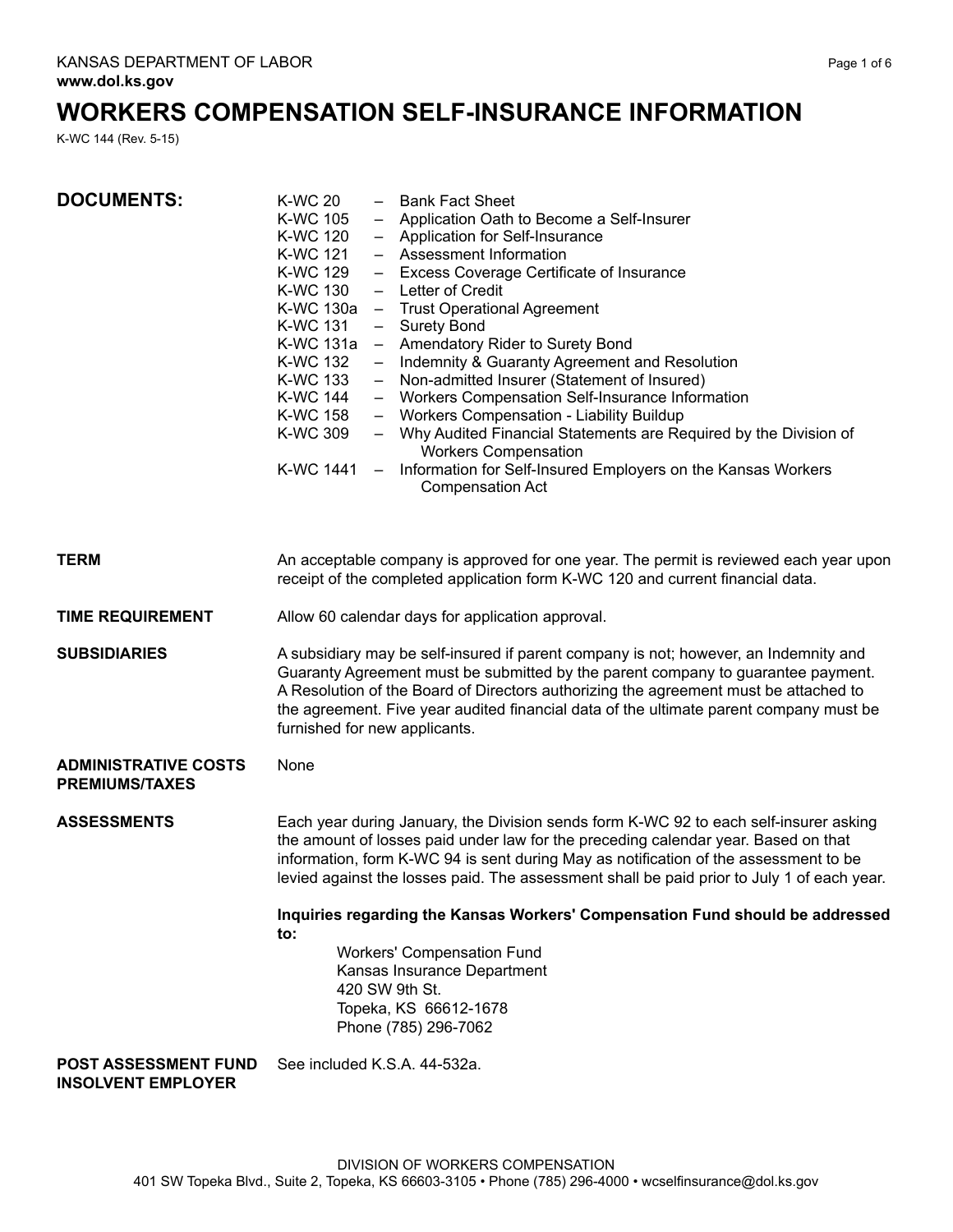Kansas Department of Labor Page 2 of 6

**Workers Compensation Self-Insurance Information**

K-WC 144 (Rev. 5-15)

| <b>QUALIFYING FEES</b>                           | May be required if an actuarial analysis is necessary to determine outstanding indemnity,<br>medical loss adjustment expenses and safety loading. This will be done by a private<br>consulting firm approved by the Division of Workers Compensation.                                                                                                                                                                                                                                       |
|--------------------------------------------------|---------------------------------------------------------------------------------------------------------------------------------------------------------------------------------------------------------------------------------------------------------------------------------------------------------------------------------------------------------------------------------------------------------------------------------------------------------------------------------------------|
| <b>EXCESS COVERAGE</b>                           | Excess insurance coverage is required. Excess company must be admitted to write<br>business in Kansas and excess policy must be approved by the Kansas Insurance<br>Department. If an admitted carrier will not provide coverage, the risk can be placed with a<br>non-admitted insurer if the company appears on the Kansas Insurance Department Non-<br>admitted Insurers Listing. Form K-WC 133, Non-admitted Insurer (Statement of Insured)<br>must be signed and filed.                |
| <b>SURETY BONDS/</b><br><b>LETTERS OF CREDIT</b> | Bonds or Letters of Credit for posting Security are required for all self-insureds except<br>cities, counties, school districts, area vocational technical schools and community junior<br>colleges. Bonding company must be authorized to write in Kansas. Cities and counties<br>should refer to K.S.A. 44-505b and 44-505f for instructions. A school district, area<br>vocational technical school or community junior college should refer to K.S.A. 44-505e.                          |
|                                                  | Banks issuing Letters of Credit must be approved by the division prior to issuance. Bank<br>must submit a completed Bank Fact Sheet and the latest Audited Financial Report for<br>review and acceptance.                                                                                                                                                                                                                                                                                   |
| <b>MISCELLANEOUS</b>                             | If there are neither legal heirs nor dependents either totally or partially dependent upon<br>the employee, \$18,500 is paid to the Commissioner of Insurance, Kansas Insurance<br>Department [K.S.A. 44-510b(d) and K.S.A. 44-570(a)].                                                                                                                                                                                                                                                     |
|                                                  | The expense of any hearing required by a self-insurer to determine the amount of security<br>in regard to or termination of a permit is assessed upon the self-insurer.                                                                                                                                                                                                                                                                                                                     |
|                                                  | Currently, it appears that a self-insured applicant should have a minimum manual workers<br>compensation premium of \$250,000 - \$300,000 prior to the experience modification being<br>applied for self-insurance to be feasible; can be on an interstate or intrastate basis.                                                                                                                                                                                                             |
|                                                  | In addition, the self-insured applicant should have a minimum of 100 employees; can be<br>on an interstate or intrastate basis.                                                                                                                                                                                                                                                                                                                                                             |
|                                                  | An employer shall have been in business (doing business under the present corporate<br>identity) for not less than five years and shall demonstrate sufficient financial strength and<br>liquidity of the business to assure that all obligations will be promptly met. An employer in<br>business less than five years may be considered if its liability is guaranteed by a parent<br>corporation. New applicants must submit five years of the most recent audited financial<br>reports. |

For more detailed information about self-insurance, refer to K.S.A. 44-532 and Regulation 51-14-4 which are included.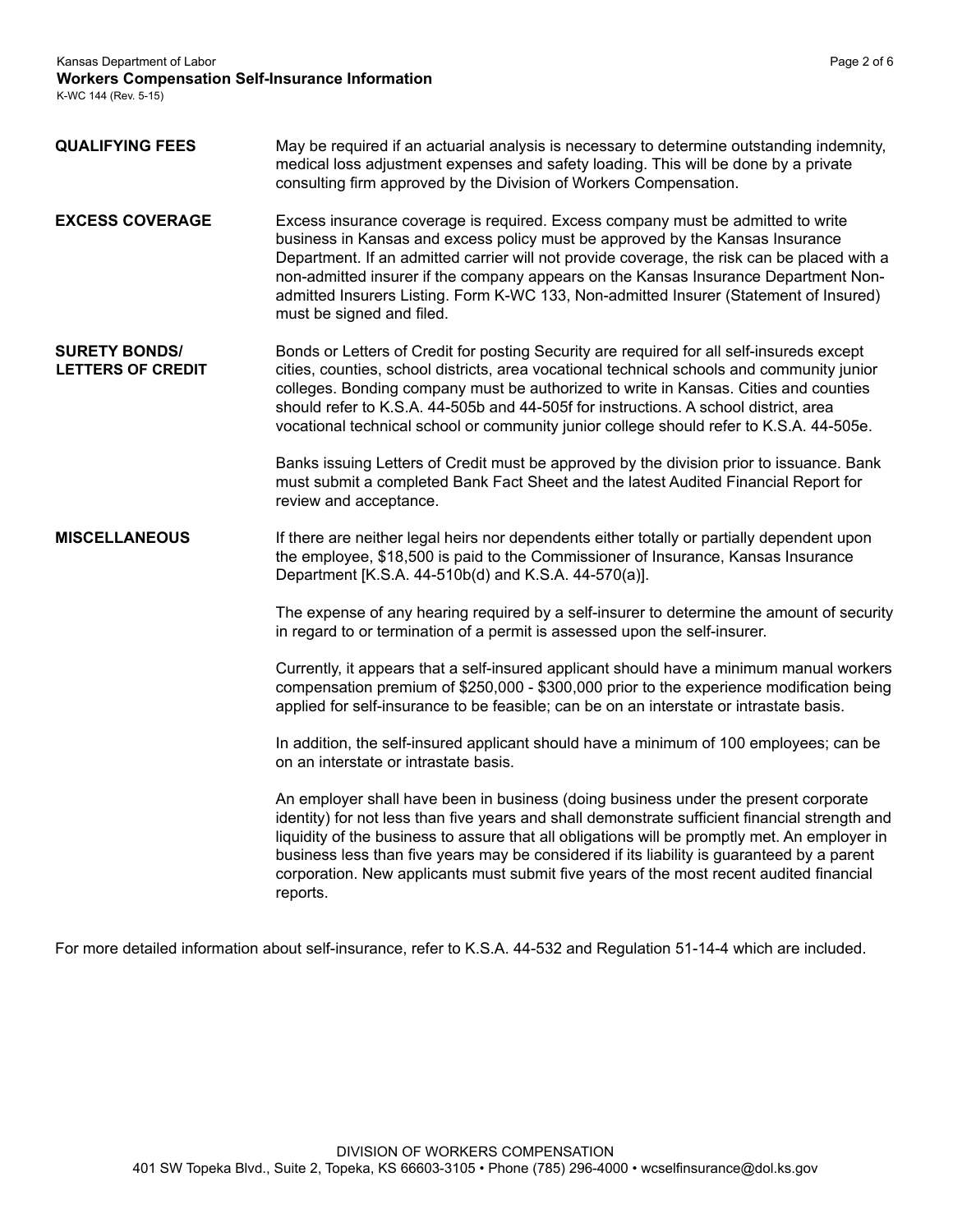## **Post Assessment Fund For Insolvent Insurers**

**K.S.A. 44-532a**. **Liability of workers compensation fund for uninsured insolvent employers; cause of action against such employers.** (a) If an employer has no insurance to secure the payment of compensation as provided in subsection (b) (1) of K.S.A. 44-532 and amendments thereto, and such employer is financially unable to pay compensation to an injured worker as required by the workers compensation act, or such employer cannot be located and required to pay such compensation, the injured worker may apply to the director for an award of the compensation benefits, including medical compensation, to which such injured worker is entitled, to be paid from the workers compensation fund. If the director is satisfied as to the existence of the conditions prescribed by this section, the director may make an award, or modify an existing award, and prescribe the payments to be made from the workers compensation fund as provided in K.S.A. 44-569 and amendments thereto. The award shall be certified to the commissioner of insurance, and upon receipt thereof, the commissioner of insurance shall cause payment to be made to the employee in accordance therewith.

(b) The commissioner of insurance, acting as administrator of the workers compensation fund, shall have a cause of action against the employer for recovery of any amounts paid from the workers compensation fund pursuant to this section. Such action shall be filed in the district court of the county in which the accident occurred or where the contract of employment was entered into.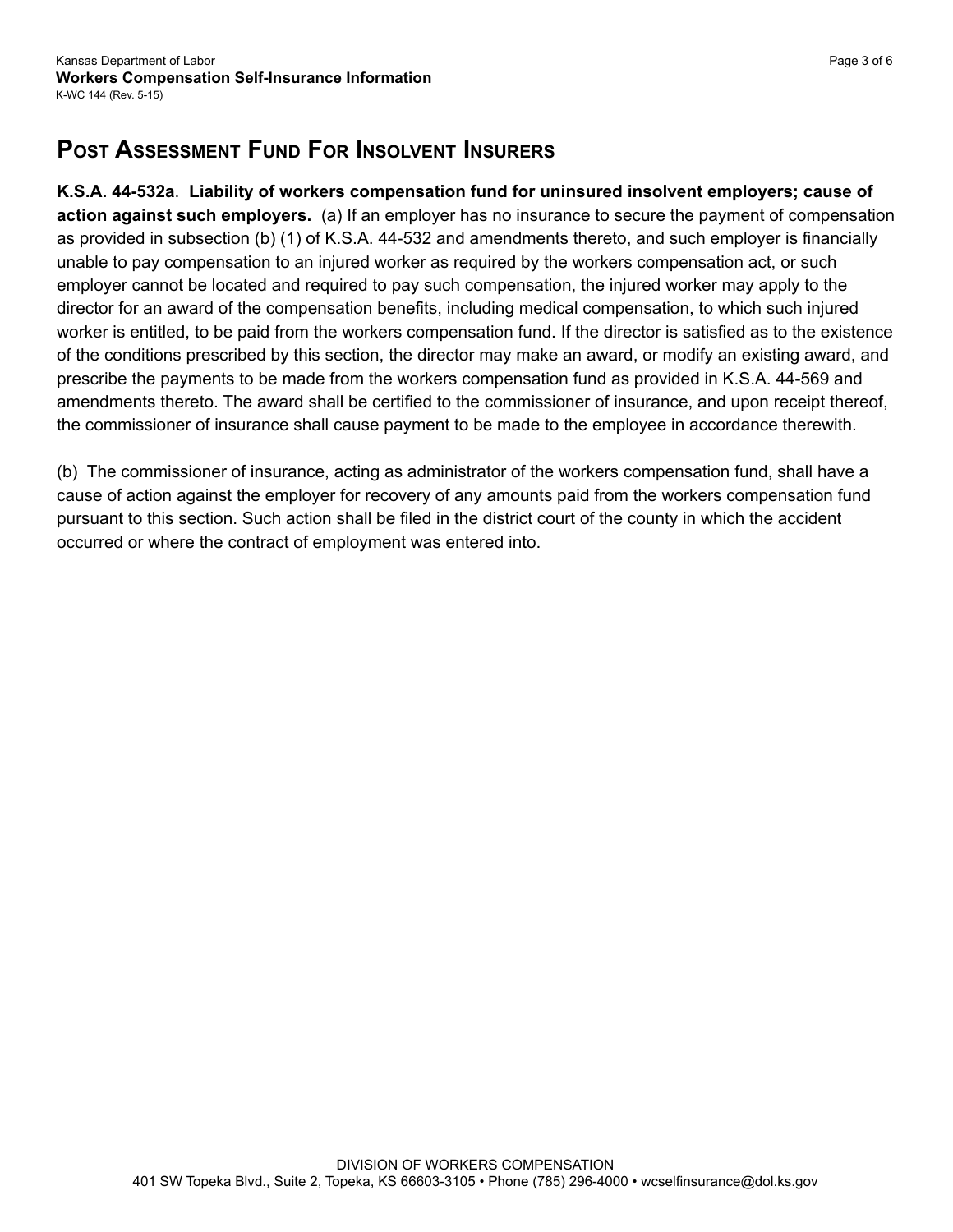### **Self-Insured Statute**

**K.S.A. 44-532**. (a) Where the payment of compensation of the employee or the employee's dependents is insured by a policy or policies, at the expense of the employer, or the employer is a member of a qualified group-funded workers compensation pool, the insurer or the qualified group-funded workers compensation pool shall be subrogated to the rights and duties under the workers compensation act of the employer so far as appropriate, including the immunities provided by K.S.A. 44-501, and amendments thereto.

(b) Every employer shall secure the payment of compensation to the employer's employees by insuring in one of the following ways:

- (1) By insuring and keeping insured the payment of such compensation with an insurance carrier authorized to transact the business of workers compensation insurance in the state of Kansas;
- (2) by showing to the director that the employer carries such employer's own risk and is what is known as a self-insurer and by furnishing proof to the director of the employer's financial ability to pay such compensation for the employer's self;
- (3) by maintaining a membership in a qualified group-funded workers compensation pool.

The cost of carrying such insurance or risk shall be paid by the employer and not the employee.

(c) The knowing and intentional failure of an employer to secure the payment of workers compensation to the employer's employees as required in subsection (b) of this section is a class A misdemeanor.

(d) In addition, whenever the director has reason to believe that any employer has engaged or is engaging in the knowing and intentional failure to secure the payment of workers compensation to the employer's employees as required in subsection (b) of this section, the director shall issue and serve upon such employer a statement of the charges with respect thereto and shall conduct a hearing in accordance with the Kansas administrative procedure act, wherein the employer may be liable to the state for a civil penalty in an amount equal to twice the annual premium the employer would have paid had such employer been insured or \$25,000, whichever amount is greater.

(e) The director shall not assess such a fine against a self-employed subcontractor for failure of the subcontractor to secure compensation for the subcontractor personally, however, the director shall enforce the provisions of this section for failure of the subcontractor to secure compensation for any other employee of the subcontractor as otherwise provided by law.

(f) Any civil penalty imposed or final action taken under this section shall be subject to review in accordance with the act for judicial review of agency actions in the district court of Shawnee county.

(g) All moneys received under this section for costs assessed or monetary penalties imposed shall be remitted to the state treasurer in accordance with the provisions of K.S.A. 75-4215, and amendments thereto. Upon receipt of each such remittance, the state treasurer shall deposit the entire amount in the state treasury to the credit of the workers compensation fund.

(h) (1) Every insurance carrier writing workers compensation insurance for any employment covered under the workers compensation act shall file, with the director or the director's designee, written notice of the issuance, nonrenewal or cancellation of a policy or contract of insurance, or any endorsement, providing workers compensation coverage, within 10 days after such issuance, nonrenewal or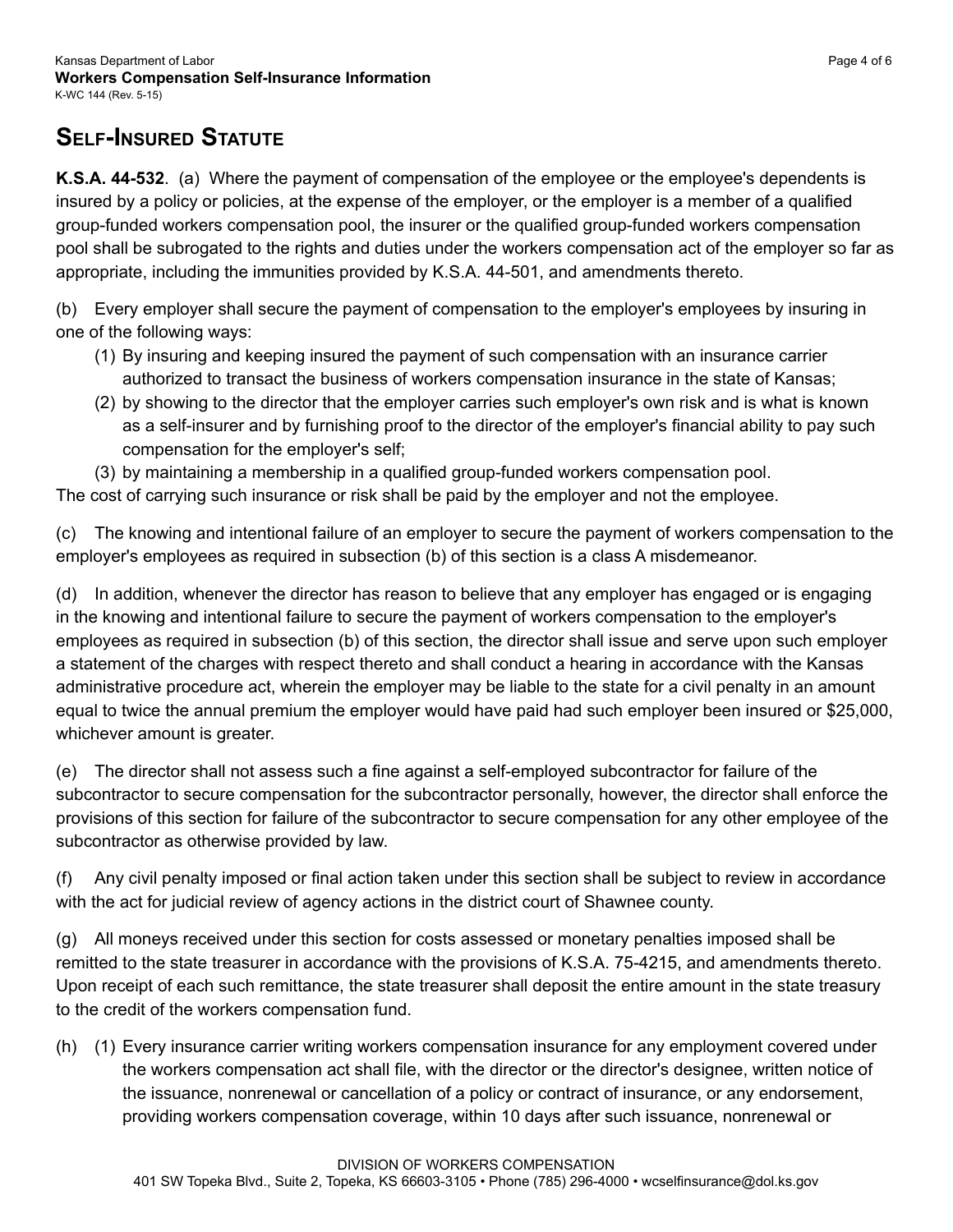cancellation. Every such insurance carrier shall file, with the director, written notice of all such policies, contracts and endorsements in force on the effective date of this act.

- (2) Every employer covered by the workers compensation act who is a qualified self-insurer shall give written notice to the director or the director's designee, if such employer changes from a self-insurer status to insuring through an insurance carrier or by maintaining a membership in a qualified groupfunded workers compensation pool, such notice to be given within 10 days after the effective date of such change. Every self-insurer shall file with the director annually a report verifying the employer's continuing ability to pay compensation to the employer's employees.
- (3) Every employer covered by the workers compensation act who is a member of a qualified groupfunded workers compensation pool shall give written notice to the director or the director's designee, if such employer changes from a group-funded workers compensation pool to insuring through an insurance carrier or becoming a self-insurer, such notice to be given within 10 days after the effective date of such change.
- (4) The mailing of any written notice or report required by this subsection (d) in a stamped envelope within the prescribed time shall comply with the requirements of this subsection.
- (5) The director shall provide by regulation for the forms of written notices and reports required by this subsection (d).

(i) As used in this section, "qualified group-funded workers compensation pool" means any qualified groupfunded workers compensation pool under K.S.A. 44-581 through 44-591, and amendments thereto, or any group-funded pool under the Kansas municipal group-funded pool act which includes workers compensation and employers' liability under the workers compensation act.

(j) A private firm shall not be eligible to apply to become a self-insurer unless it has been in continuous operation for at least five years or is purchasing an existing self-insured Kansas firm, plant or facility and the operation of the purchased firm, plant or facility:

- (1) Has been in continuous operation in Kansas for at least 10 years;
- (2) has generated an after-tax profit of at least \$1,000,000 annually for the preceding three consecutive years; and
- (3) has a ratio of debt to equity of not greater than 3.5 to 1. As used in this subsection, "debt" means the sum of long-term borrowing maturing in excess of one year plus the current portion of longterm borrowing plus short-term financial institution borrowing plus commercial paper borrowing, and "equity" means the sum of the book value of stock plus paid-in capital plus retained earnings. The method for calculating the amount of security required of self-insureds shall be reviewed by an actuary every five years, beginning in fiscal year 1997. The costs for these actuarial studies shall be paid from the workers compensation fee fund.

(k) A corporation or other entity whose current identity is attributable to a merger or other transformation whereby the whole or a substantial part of a previous entity's assets and income have been transferred to it, and its liabilities have not increased beyond the financial review requirements of the director, which qualified under its previous identity as a self-insurer under other provisions of this statute, and amendments thereto, may apply for renewal as a self-insurer under its new name. The director may grant the application for renewal if satisfied that the new entity meets all necessary financial criteria for renewal that would have been applied to the previous self-insured entity. An application under these provisions shall be limited to an entity seeking renewal based upon the prior self-insured status of another entity or entities.